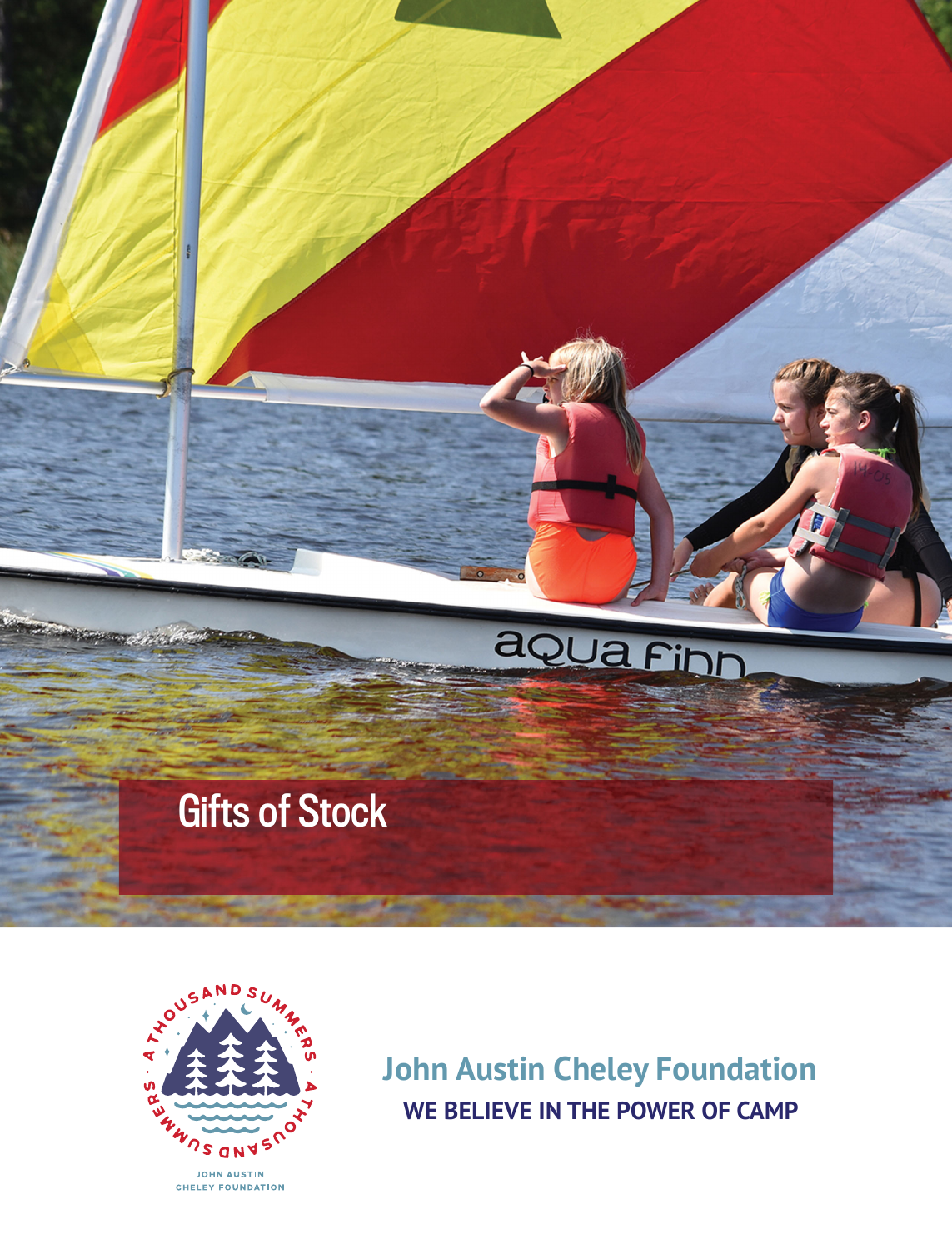### Gifts of Appreciated Stock—A Smart Way to Give

Appreciated stock, held for more than one year, can be the ideal choice for individuals who want their charitable gifts to make the biggest impact for the lowest possible cost. The secret ingredient: double tax benefits. Let's take a closer look.

Suppose Ann gives us 100 shares of stock—purchased 10 years ago for \$1,000—with a current fair market value of \$5,000. Today, Ann can deduct the full \$5,000 on this year's income tax return if she itemizes. The \$4,000 capital gain is not taxed, even though the gain is quadruple the purchase price. Avoiding capital gains tax and receiving an income tax deduction makes it possible to give stock at the lowest possible after-tax cost.

### Which Stocks Are Best to Give?

The best choices depend on your portfolio, investment goals, and taxes. There are no definite rules for suitable stocks, but there are a few quidelines:

- Stocks must have been held for more than one year to deduct the appreciation.
- Stocks with the greatest amount of appreciation provide the most leverage for the untaxed gain.
- Investors who follow set portfolio ratios (e.g., 40% stocks, 40% municipal bonds, and 20% cash) might choose to give a stock that would provide an opportunity to reposition investments, balance ratios, and enjoy valuable tax relief.
- A stock that lowered or cut its dividend might be a good option.

# Opportunities to Give and Increase Income

In addition to outright gifts, individual stocks are also an excellent choice for funding life income gift plans. This makes an easy gift with little to no problem in valuation. What's more, life income plans generate substantial tax benefits in the year they are made and provide you with an attractive income for life or a term of years. Some life income plans even provide a choice between a fixed and variable income.

Let's look at the two main reasons for using appreciated stock to fund a life income plan.

#### **Increase Income**

Investors who have owned stock in the past few years may hold stocks that pay low dividends. Suppose you want more income for retirement. If you sell appreciated stock and reinvest the proceeds to achieve a higher yield,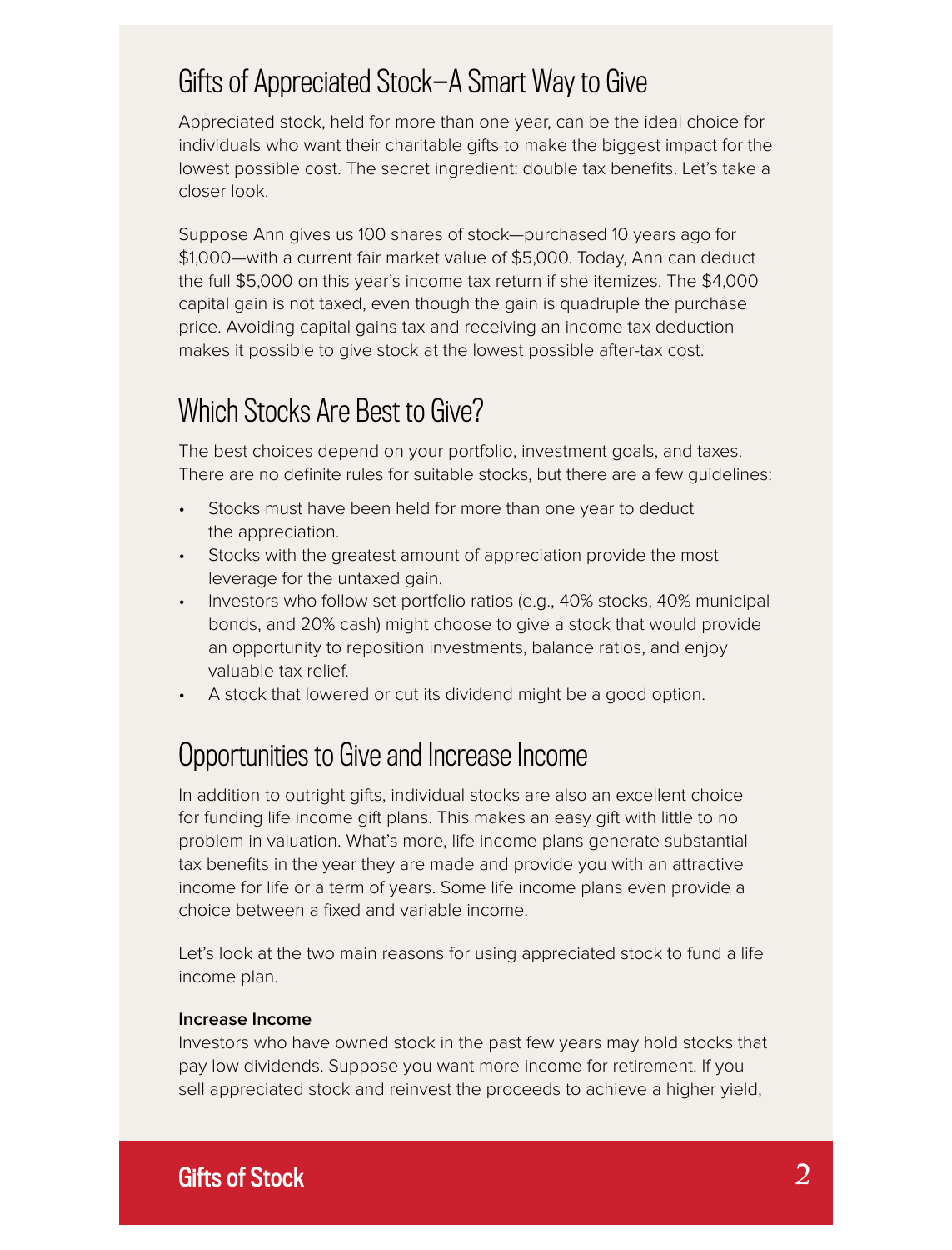there is a capital gains tax liability—possibly as high as 23.8% (20% capital gains tax rate plus the 3.8% Medicare surtax on investment income).

A better strategy for those who are charitably inclined might be to fund a life income gift plan with stock. A gift of low-paying dividend stock provides relief from the capital gains tax, and the full value of the stock is used to determine the payout of a life income gift. You also qualify for a substantial income tax charitable deduction, which further improves cash flow. Most important, you get the personal satisfaction of knowing that your gift will have an impact on our work.

#### **Rebalance a Portfolio**

Individuals at or near retirement frequently become more conservative. As aging investors become less interested in risk, they redefine their investment objectives and often find they need to rebalance their portfolios.

Suppose Doug has an investment objective that calls for 40% equities and 60% in low risk, low return investments. When investment gains cause equities to rise to 50% of the portfolio, Doug must sell stock to rebalance. However, this sale can trigger a hefty and unwanted capital gains tax. Alternatively, Doug could use the excess stock to set up a life income plan. This strategy avoids the capital gains tax, reduces Doug's income tax, rebalances the portfolio ratios, and makes an impact by furthering our mission.

#### GIFT OF STOCK VS. CASH GIFT: AN EXAMPLE

Jerry usually gives us a \$10,000 check at year end.

This year, he decides to donate stock worth \$10,000 that he purchased eight years ago for \$1,000. If he itemizes, he can take the full \$10,000 charitable deduction for his gift even though the \$9,000 capital gain has never been taxed. In his 37% tax bracket, the tax savings are substantial.

|                                                     | <b>Gift of Cash</b> | <b>Gift of Stock</b> |  |
|-----------------------------------------------------|---------------------|----------------------|--|
| Jerry's gift                                        | \$10,000            | \$10,000             |  |
| Income tax savings in Jerry's 37% tax bracket       | 3.700               | 3.700                |  |
| Capital gains tax savings (23.8% of \$9,000 gain) * |                     | $+2.142$             |  |
| Tax savings generated by Jerry's gift               | \$3,700             | \$5,842              |  |

\* High-income taxpayers with more than \$200,000 in income (or married couples with more than \$250,000) face a capital gains tax as high as 23.8% (20% capital gains tax rate, plus the additional 3.8% Medicare surtax on investment income).

# Gifts of Stock *3*